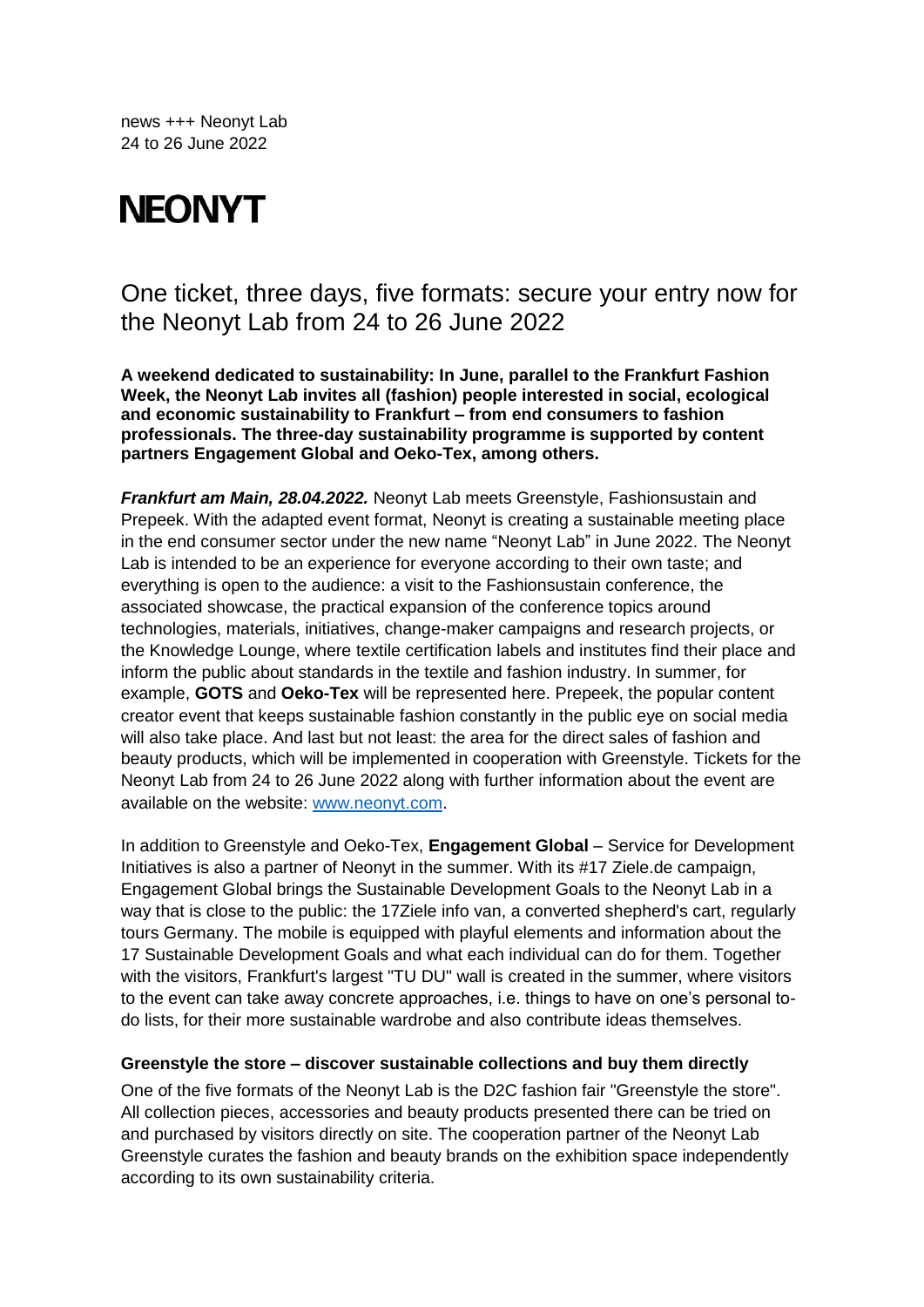In June, the "Greenstye the store" space will feature, among others: **Akjumii**'s 3-in-1 coats, vegetable-tanned leather bags and purses by **Alexandra Svendsen**, less waste leather bags by **Alicia Victoria**, upcycled pieces by **Amaran Creative**, casual luxury by **Angels Ambition**, blouses and dresses inspired by Ukrainian craftsmanship by **Belle Ikat**, certified natural and organic cosmetics by **Benecos**, the **Clothesfriends** platform for renting and leasing clothes via app, minimalist fashion by **Christiane Strobel**, sustainable capsule collections for rent by **Fairnica**, timeless purist collections by **Frijda Juni**, natural wear by **Lana**, elegant and minimalist high fashion by **Lanius**, basics and statement pieces made from natural fabrics by **Make Smbdy Happy**, vegan (plastic-free! ), 100 biobased luxury bags by **Melina Bucher**, sustainable sports fashion from Austria by **Montreet**, Italian knitwear by **Natyoural**, nature-loving outdoor fashion by **Nikin**, sustainable, plastic-free business wear by **Nina Rein**, wool and silk shirts with fine lace and in elegant colours by **Oscalito**, espadrilles, slip-ons and sneakers made of ocean plastic by **Seads**, fashion made of hemp by **The Bad Seeds Company**, comfortable glamour high heels and flats by **Viktoria Moser** and barefoot shoes made of (organic) cotton, hemp, linen, cork or woolwalk by **Wildling Shoes**.

#### **Prepeek – exclusive area for content creators**

Sustainability, lifestyle and community building are the major themes of the networking event Prepeek. The idea behind Prepeek: content creators get direct and exclusive access to selected products of sustainable Neonyt brands from the fashion, beauty and lifestyle sectors. A large, curated wardrobe is created. Stylists on site help to find the ideal outfit. The result: professionally shot looks that can be immediately shared with the community on social media. In addition to the styling and shooting area, Prepeek also offers enough space for exchange and networking. Whether at the bar with **Prosecco Doc**, in beeswax cloth workshops with **Gaia** or during talks on the conference stage – the three-day programme provides additional sustainability impulses for the social media community.

Among the brands taking part in Prepeek in June with their sustainable collections and making them available for styling are **Deuter**, **Lanius**, **Montreet**, **Nordlicht**, **Nuuwai**, **Wunderwerk** and many more.

Content creators interested in Prepeek should get accredited in advance as press representatives for the Neonyt Lab via the website at: [neonyt.com/accreditation](https://presseakkreditierung.messefrankfurt.com/pac/en/login.html)

### **Frankfurt Fashion Week – organised by the City of Frankfurt**

Everything in Frankfurt am Main is set to revolve around the Frankfurt Fashion Week from 20 to 26 June 2022 and Frankfurt's urban society can look forward to numerous events: exhibitions, shows, talks and more will bring to life the subjects of sustainability, fashion, lifestyle and fashion culture. In addition to the Neonyt Lab, Messe Frankfurt is bundling globally oriented events of the textile and fashion industry that highlight the topics relevant to the international fashion industry parallel to Frankfurt Fashion Week.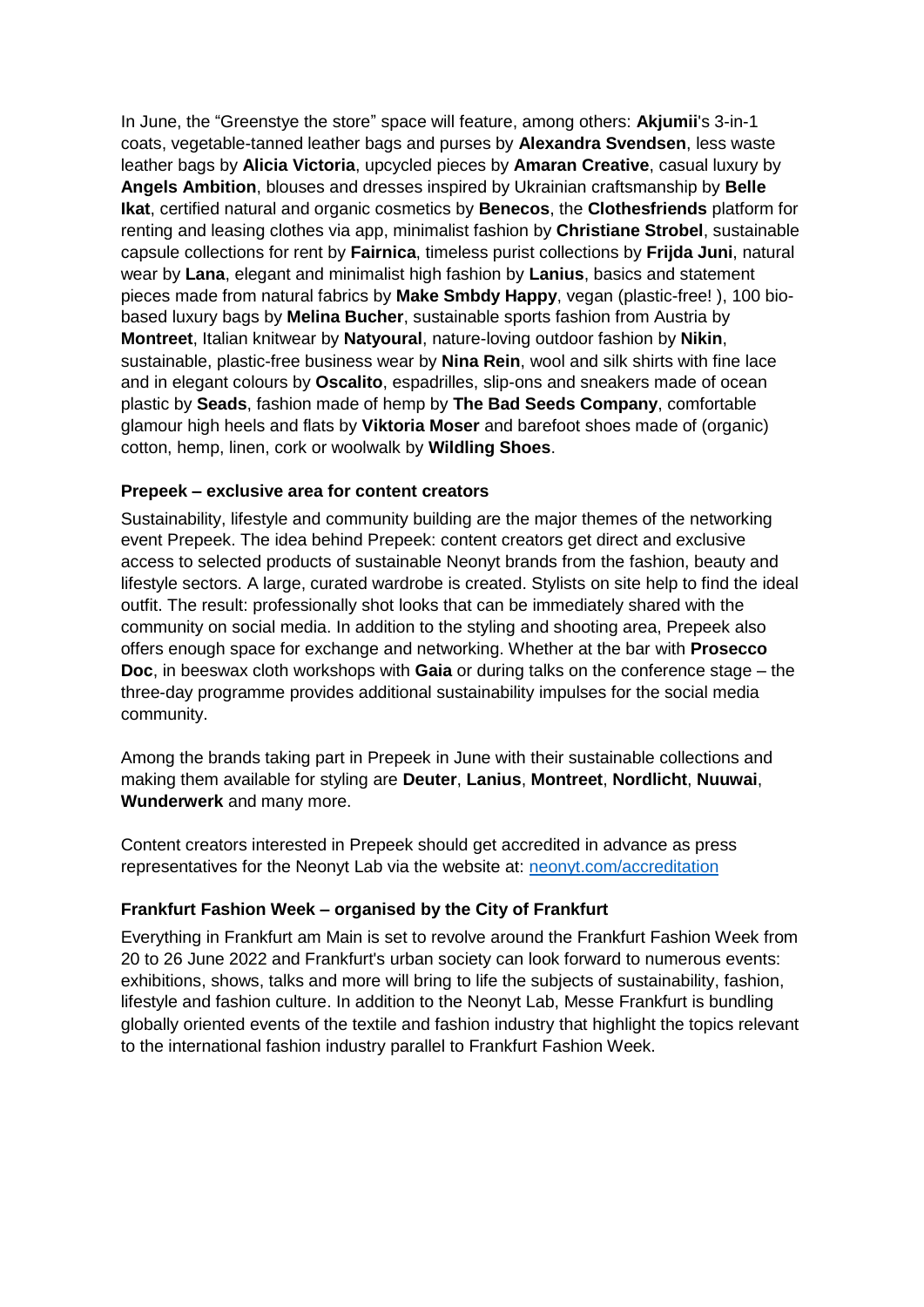

Neonyt Prepeek, Sophie Brand

The Neonyt Lab will be held from 24 to 26 June 2022 in the Union Halle in Frankfurt on the Main.

#### **Visitor ticket:**

[neonyt.com/ticket](https://visitortickets.messefrankfurt.com/ticket/de/ticket_select.html?reset_remove_personalized_tickets=true&_appshop=mf_tap20160620_1992)

## **Press accreditation:**

[neonyt.com/accreditation](https://presseakkreditierung.messefrankfurt.com/pac/en/login.html)

## **Press releases & images:**

[www.neonyt.com/press](http://www.neonyt.com/presse)

#### **Social media:**

Instagram: [instagram.com/neonyt.fashion](https://www.instagram.com/neonyt.fashion/?hl=de) Facebook: [facebook.com/Neonyt.fashion](https://www.facebook.com/Neonyt.fashion) LinkedIn: [linkedin.com/showcase/neonyt/](https://www.linkedin.com/showcase/neonyt/) YouTube: [youtube.com/c/NeonytFashion](https://www.youtube.com/channel/UCE_ZndkajfpgcZCAWaoBBvQ)